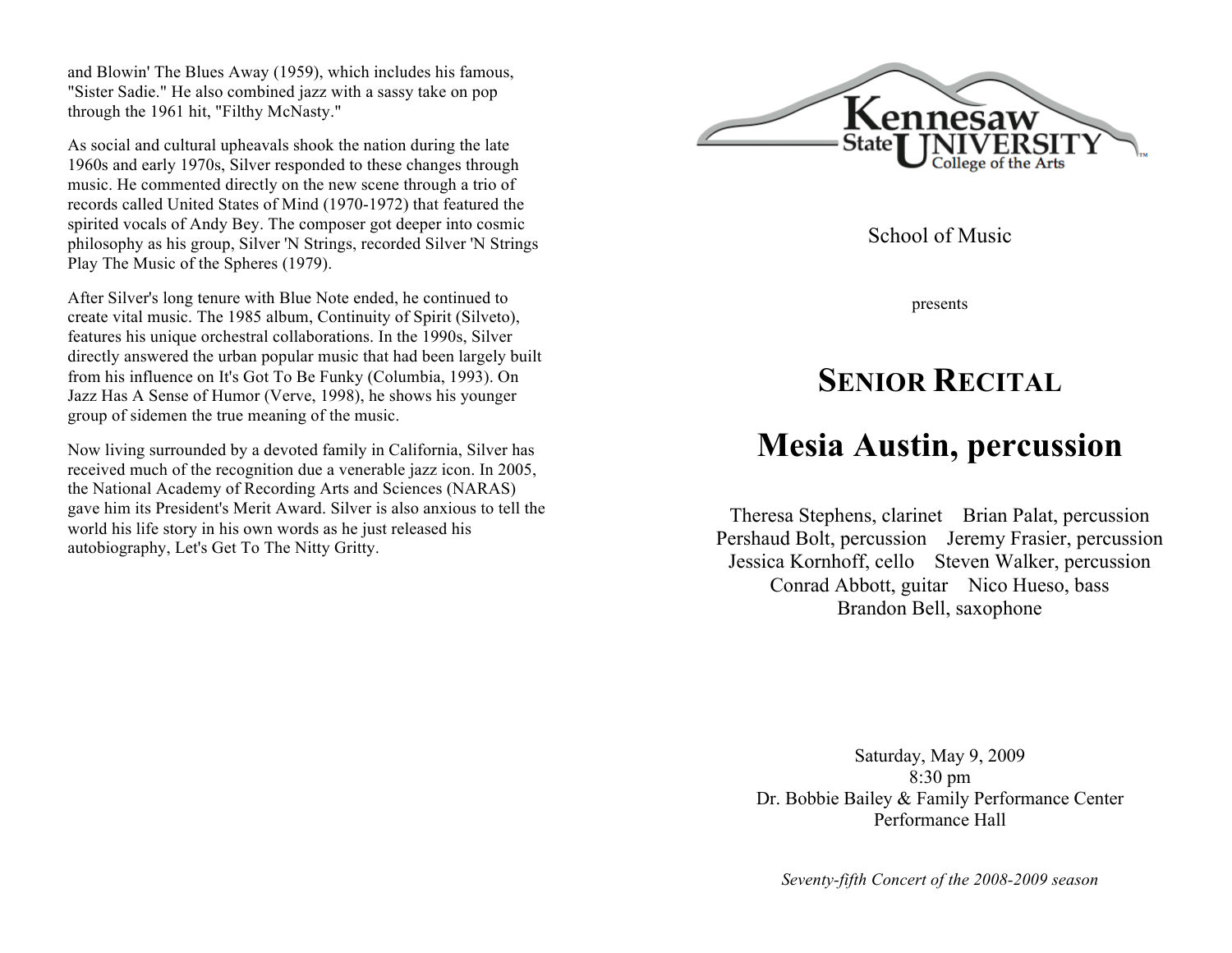# **Kennesaw State University School of Music**

#### **SENIOR RECITAL**

## **Mesia Austin, percussion**

Theresa Stephens, clarinet Brian Palat, percussion Pershaud Bolt, percussion Jeremy Frasier, percussion Jessica Kornhoff, cello Steven Walker, percussion Conrad Abbott, guitar Nico Hueso, bass Brandon Bell, saxophone

Saturday, May 9, 2009 8:30 pm Dr. Bobbie Bailey & Family Performance Center Performance Hall

# **PROGRAM**

| A Minute of News                           | Eugene Novotney |
|--------------------------------------------|-----------------|
| Corker: for B-flat Clarinet and Percussion | Libby Larsen    |
| Theresa Stevens                            |                 |
| Reverberations                             | Daniel Adams    |
| Le Train                                   | Dante Agostini  |

# **INTERMISSION**

Halos Mesia Austin

Brian Palat, Pershaud Bolt, Jeremy Frasier, Jessica Kornhoff, Steven Walker

Studied at the Conservatory Superior de Musique de Lyon. In 1995 Sammut won the Leigh Howard Stevens International Marimba Competition.

## **Horace Silver**

Silver was born in Norwalk, Connecticut on September 2, 1928. His father had immigrated to the United States from Cape Verde---and that island nation's Portuguese influences would later play a big part in Silver's own music. When Silver was a teenager, he began playing both piano and saxophone while he listened to everything from boogie-woogie and blues to such modern musicians as Bud Powell and Thelonious Monk. As Silver's piano trio was working in Hartford, Connecticut, the group received saxophonist Stan Getz's attention in 1950. The saxophonist brought the band on the road and recorded three of Silver's compositions.

In 1951, Silver moved to New York City where he accompanied saxophonists Coleman Hawkins, Lester Young and many other legends. In the following year, he met the executives at Blue Note while working as a sideman for saxophonist Lou Donaldson. This meeting led to Silver signing with the label where he would remain until 1980. He also collaborated with Art Blakey in forming the Jazz Messengers during the early 1950s (which Blakey would continue to lead after Silver formed his own quintet in 1956).

During these years, Silver helped create the rhythmically forceful branch of jazz known as "hard bop" (chronicled in David H. Rosenthal's 1992 book, Hard Bop: Jazz and Black Music, 1955- 1965). He based much of his own writing on blues and gospel---the latter is particularly prominent on one of his biggest tunes, "The Preacher." While his compositions at this time featured surprising tempo shifts and a range of melodic ideas, they immediately caught the attention of a wide audience. Silver's own piano playing easily shifted from aggressively percussive to lushly romantic within just a few bars. At the same time, his sharp use of repetition was funky even before that word could be used in polite company. Along with Silver's own work, his bands often featured such rising jazz stars as saxophonists Junior Cook and Hank Mobley, trumpeter Blue Mitchell, and drummer Louis Hayes. Some of his key albums from this period included Horace Silver Trio (1953), Horace Silver and the Jazz Messengers (1955), Six Pieces of Silver (1956)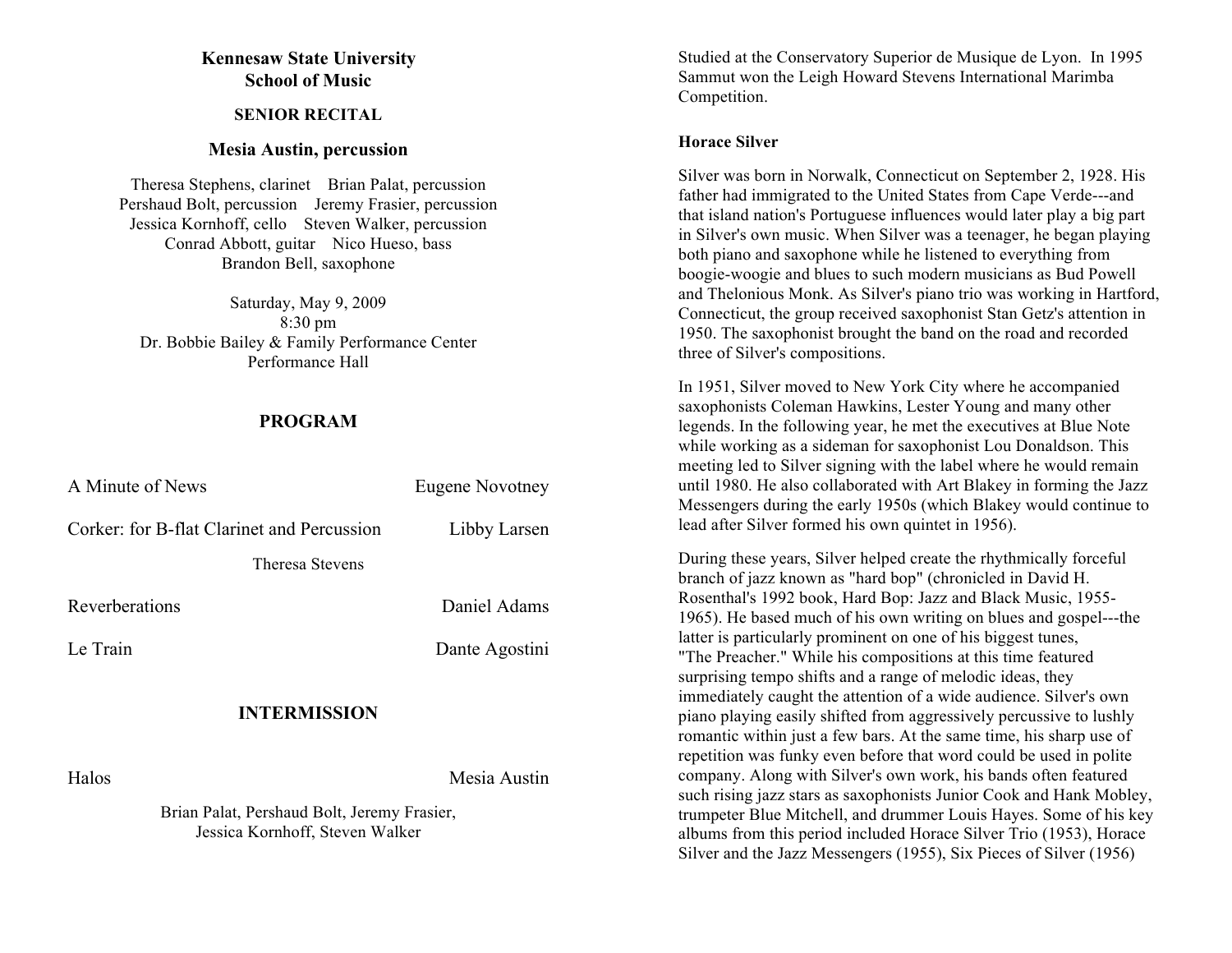Snare Drum: A Critical Analysis of Contemporary Compositional Techniques, a book originally published in 2000 by HoneyRock Music. Adams has served as a panelist and lecturer nationally and internationally, on topics ranging from music composition pedagogy to faculty governance. His music has been performed throughout the United States. He has also received performances of his music in Spain, Germany, Belgium, Sweden, Turkey, Argentina, Canada, and South Korea. In 2004 he appeared as an invited guest conductor for the premiere of a commissioned work at the Teatro Nancional in San Jose, Costa Rica. Adams currently serves on the Board of Directors for NACUSA and the Houston Composers Alliance. He has received awards and honors from ASCAP, the American Symphony Orchestra League, the Percussive Arts Society, and the Greater Miami Youth Symphony. His music is recorded on Capstone Records and Summit Records.

#### **Dante Agostini**

Born in 1921 in Mercatellio (Italy), he spent his childhood in France in Sin-Le-Noble and then in Vitry-en-Artois (north of France). Dante began his professional career with Joss Baselli, Pierre Schaub, and Bruno Juskowiak. On one of his numerous tours, he was noticed and hired by Jacques Hélian, a famous star orchestra during the post-war era in which Dante Agostini, Kenny Clarke and Jacques-François Juskowiak played drums at different periods. From 1955 and during the 60s, Paris was the turntable of jazz in Europe. Be-bop and, above all, Hard-bop brought about a culture medium where jazz tunes could be played in different manners. Dante Agostini had the idea to work on the jazz tunes of the time and to play them at various tempo with different stickings. The "volume 3" of the Agostini Method was already brewing in his mind. At the time there was no drum school and no structured way to learn how to play drums. Dante decided he would write a method for learning how to play drums and became a leading instructor to study with.

#### **Eric Sammut**

Eric Sammut, born in Toulouse France, is currently the Timpanist for the Orchestre de Paris and teaches at the Conservatory de Paris. Sammut studied piano and percussion as a young boy and had a wide range of influences from Bach and Mozart to Jazz and Funk. He

#### Cameleon Eric Sammut

Nica's Dream Horace Silver

Conrad Abbott, Brandon Bell, Nico Hueso

This recital is presented in partial fulfillment of the requirements for the degree Bachelor of Music in Performance. Ms. Austin studies percussion with John Lawless.